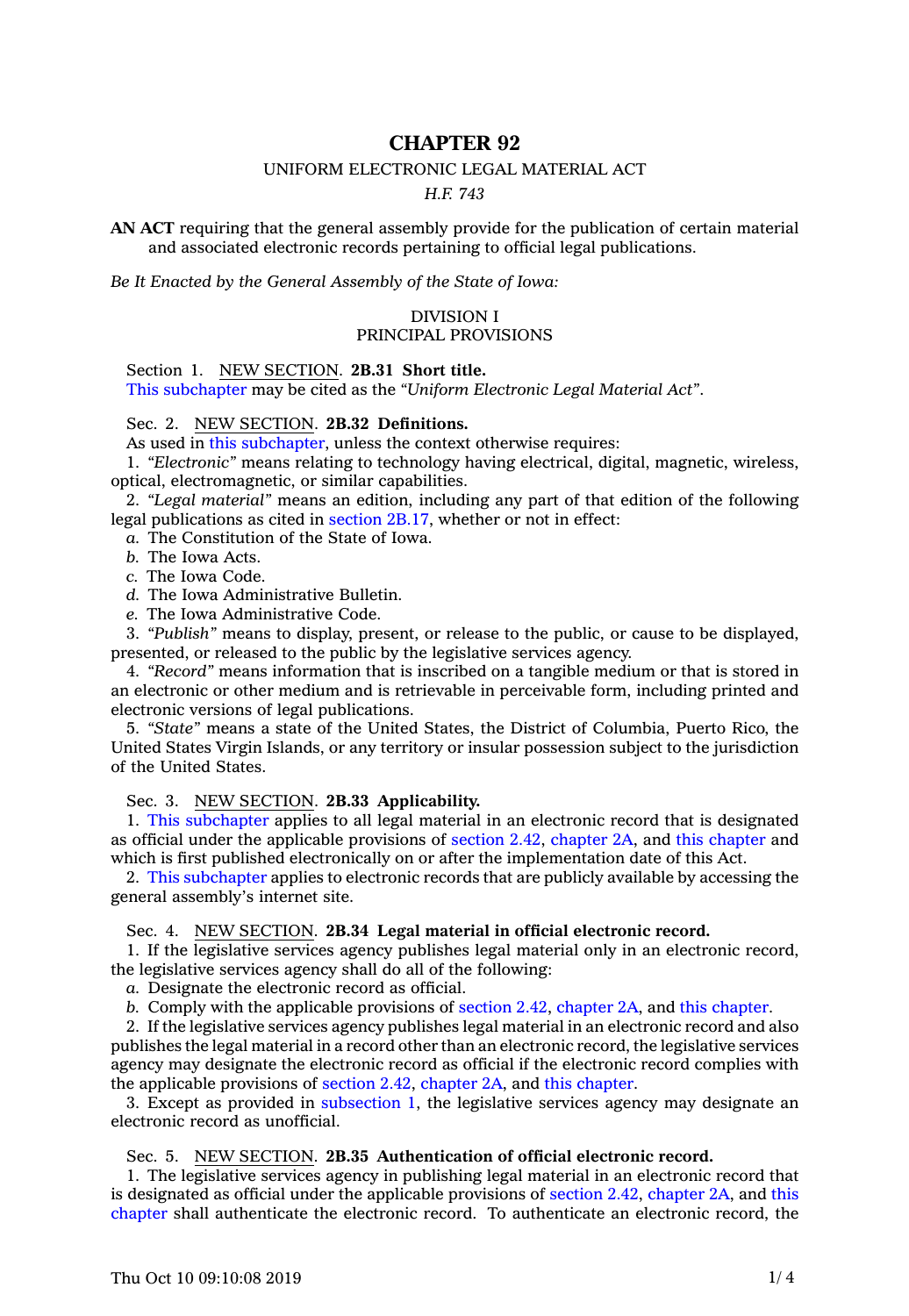legislative services agency shall provide <sup>a</sup> method for <sup>a</sup> user to determine that the record received by the user from the legislative services agency is unaltered from the official record published by the legislative services agency.

2. [Subsection](https://www.legis.iowa.gov/docs/code/2019/2B.35.pdf) 1 does not affect any other process to authenticate legal material under [section](https://www.legis.iowa.gov/docs/code/2019/2B.18.pdf) 2B.18 or any other authentication process adopted by the legislative council or the legislative services agency.

#### Sec. 6. NEW SECTION. **2B.36 Effect of authentication.**

1. Legal material in an electronic record that is authenticated under [section](https://www.legis.iowa.gov/docs/code/2019/2B.35.pdf) 2B.35 is presumed to be an accurate copy of the legal material.

2. If another state has adopted <sup>a</sup> law substantially similar to this [subchapter](https://www.legis.iowa.gov/docs/code/2019/2B.pdf), legal material in an electronic record that is designated as official and authenticated by the official publisher in that state is presumed to be an accurate copy of the legal material.

3. A party contesting the authentication of legal material in an electronic record authenticated under [section](https://www.legis.iowa.gov/docs/code/2019/2B.35.pdf) 2B.35 has the burden of proving by <sup>a</sup> preponderance of the evidence that the electronic record is not authentic.

### Sec. 7. NEW SECTION. **2B.37 Preservation and security of legal material in official electronic record.**

1. The legislative services agency in maintaining custodial information as provided in [subchapter](https://www.legis.iowa.gov/docs/code/2019/2B.pdf) I and that is or was designated as official under the applicable provisions of [section](https://www.legis.iowa.gov/docs/code/2019/2.42.pdf) 2.42, [chapter](https://www.legis.iowa.gov/docs/code/2019/2A.pdf) 2A, and this [chapter](https://www.legis.iowa.gov/docs/code/2019/2B.pdf) shall provide for the preservation and security of the record in an electronic form or <sup>a</sup> form that is not electronic.

2. If legal material is preserved under [subsection](https://www.legis.iowa.gov/docs/code/2019/2B.37.pdf) 1 in an electronic record, the legislative services agency shall do all of the following:

- *a.* Ensure the integrity of the record.
- *b.* Provide for backup and disaster recovery of the record.
- *c.* Ensure the continuing usability of the legal material.

### Sec. 8. NEW SECTION. **2B.38 Public access to legal material in official electronic record.**

The legislative services agency, in preserving legal material in an electronic record as required under [section](https://www.legis.iowa.gov/docs/code/2019/2B.37.pdf) 2B.37, shall ensure that the legal material is reasonably available for use by the public on <sup>a</sup> permanent basis.

Sec. 9. NEW SECTION. **2B.39 Standards.**

1. In implementing this [subchapter](https://www.legis.iowa.gov/docs/code/2019/2B.pdf), the legislative services agency may consider any of the following:

*a.* The most recent standards regarding authentication of, preservation and security of, and public access to, legal material in an electronic record and other electronic records, as promulgated by national standard-setting bodies.

*b.* The needs of users of legal material in an electronic record.

*c.* The views of governmental officials and entities and other interested persons.

*d.* To the extent practicable, methods and technologies for the authentication of, preservation and security of, and public access to, legal material which are compatible with the methods and technologies used by other official publishers in other states that have adopted <sup>a</sup> law substantially similar to this Act.

2. The provisions of this [subchapter](https://www.legis.iowa.gov/docs/code/2019/2B.pdf) shall be implemented when the legislative council approves <sup>a</sup> plan presented by the legislative services agency. The plan shall provide for the implementation of this [subchapter](https://www.legis.iowa.gov/docs/code/2019/2B.pdf) in <sup>a</sup> manner that best benefits users of the general assembly's internet site on <sup>a</sup> reliable, long-term, and cost-effective basis, and which may include <sup>a</sup> budget estimate necessary to complete implementation. The legislative services agency may request the legislative council to approve <sup>a</sup> policy for the use of an account in which receipts from the revenue from distributions of publications credited to the account may be expended by the legislative services agency on <sup>a</sup> multiyear revolving basis, so long as such revenue is used exclusively to pay for costs associated with implementing the provisions of this [subchapter](https://www.legis.iowa.gov/docs/code/2019/2B.pdf) as well as ordinary expenditures associated with producing and distributing printed and electronic versions of publications including as provided in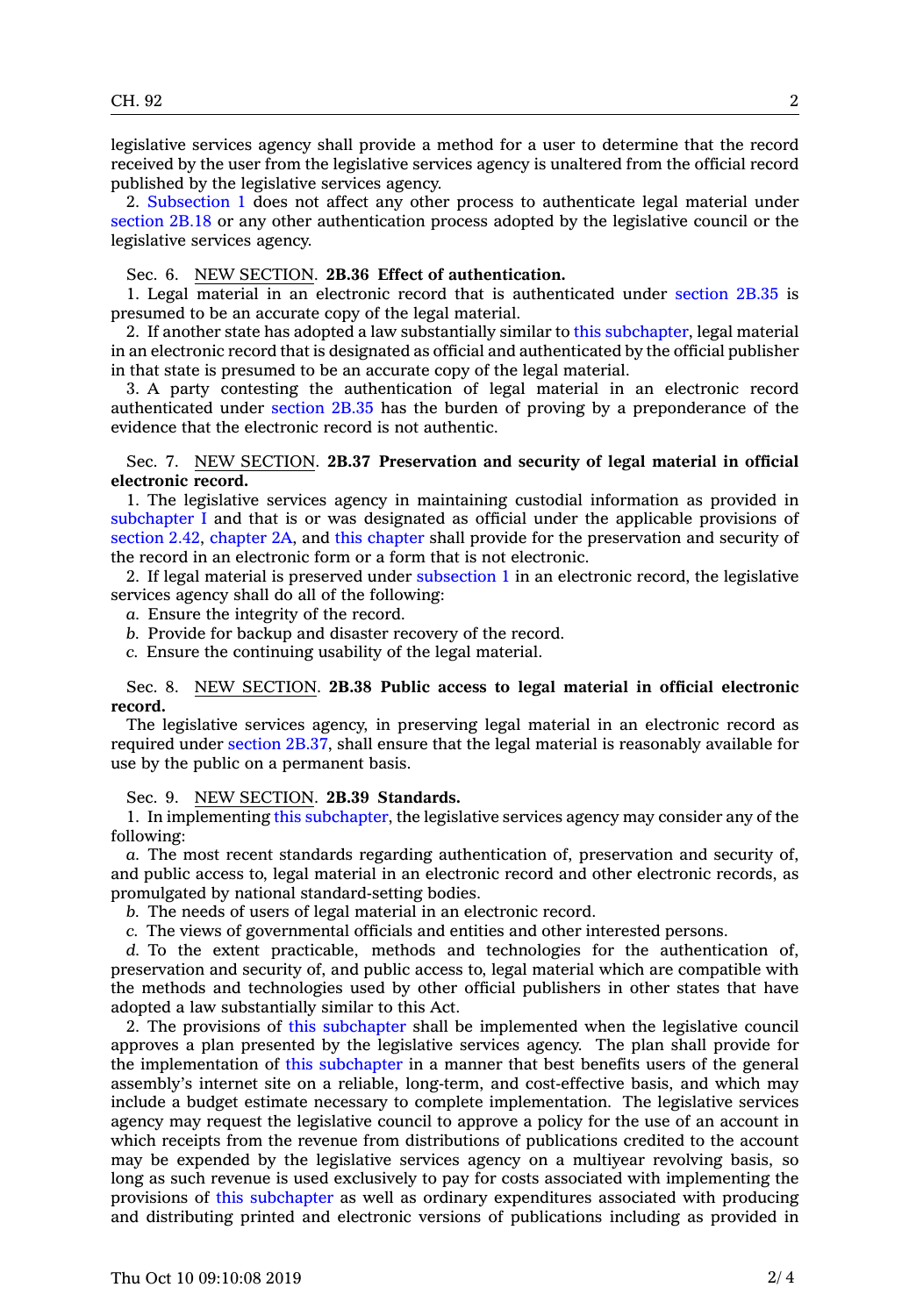[section](https://www.legis.iowa.gov/docs/code/2019/2.43.pdf) 2.43, [chapter](https://www.legis.iowa.gov/docs/code/2019/2A.pdf) 2A, and this [chapter](https://www.legis.iowa.gov/docs/code/2019/2B.pdf). However, if the legislative services agency determines that it may fully implement this [subchapter](https://www.legis.iowa.gov/docs/code/2019/2B.pdf) without preparing <sup>a</sup> detailed plan for approval by the legislative council, it shall prepare and submit <sup>a</sup> report to the legislative council describing the implementation.

3. This [section](https://www.legis.iowa.gov/docs/code/2019/2B.39.pdf) shall be implemented on the effective date of this Act.

## Sec. 10. NEW SECTION. **2B.40 Relation to electronic signatures in global and national commerce Act.**

This [subchapter](https://www.legis.iowa.gov/docs/code/2019/2B.pdf) modifies, limits, or supersedes the federal Electronic Signatures in Global and National Commerce Act, 15 U.S.C. §7001 et seq., but does not modify, limit, or supersede section 101(c) of that Act, 15 U.S.C. §7001(c), or authorize electronic delivery of any of the notices described in section 103(b) of that Act, 15 U.S.C. §7003(b).

#### DIVISION II

#### CORRESPONDING AND MISCELLANEOUS AMENDMENTS

Sec. 11. [Section](https://www.legis.iowa.gov/docs/code/2019/2B.5.pdf) 2B.5, Code 2019, is amended to read as follows:

**2B.5 Duties of administrative code editor.**

The administrative code editor shall do all of the following:

1. Publish Supervise the publication of the Iowa administrative bulletin and the Iowa administrative code as provided in [section](https://www.legis.iowa.gov/docs/code/2019/2B.5A.pdf) 2B.5A.

2. Publish the Iowa court rules as provided in [section](https://www.legis.iowa.gov/docs/code/2019/2B.5B.pdf) 2B.5B.

3. 2. Notify the administrative rules coordinator if <sup>a</sup> rule is not in proper style or form.

4. 3. Perform other duties as directed by the director of the legislative services agency, the legislative council, or the administrative rules review committee and as provided by law.

Sec. 12. Section 2B.5B, [subsection](https://www.legis.iowa.gov/docs/code/2019/2B.5B.pdf) 2, Code 2019, is amended to read as follows:

2. The administrative code editor legislative services agency, upon direction by the Iowa supreme court and in accordance with the policies of the legislative council pursuant to [section](https://www.legis.iowa.gov/docs/code/2019/2.42.pdf) 2.42 and the legislative services agency pursuant to [section](https://www.legis.iowa.gov/docs/code/2019/2A.1.pdf) 2A.1, shall prescribe <sup>a</sup> uniform style and form required for filing <sup>a</sup> document for publication in the Iowa court rules. The document shall correlate each rule to the uniform numbering system. The administrative code editor legislative services agency shall provide for the publication of an electronic version of the Iowa court rules. The administrative code editor legislative services agency shall review all submitted documents for style and form and notify the Iowa supreme court if <sup>a</sup> rulemaking document is not in proper style or form, and may return or revise <sup>a</sup> document which is not in proper style and form.

Sec. 13. Section 2B.5B, [subsection](https://www.legis.iowa.gov/docs/code/2019/2B.5B.pdf) 3, paragraph a, Code 2019, is amended to read as follows:

*a.* The administrative code editor legislative services agency shall publish the Iowa court rules in accordance with [section](https://www.legis.iowa.gov/docs/code/2019/2.42.pdf) 2.42. However, the legislative services agency may publish supplements in lieu of the Iowa court rules. The administrative code editor legislative services agency shall provide for arrangement of the Iowa court rules in consultation with the Iowa supreme court.

Sec. 14. Section 2B.13, [subsection](https://www.legis.iowa.gov/docs/code/2019/2B.13.pdf) 7, Code 2019, is amended by striking the subsection.

Sec. 15. Section 2B.17, [subsection](https://www.legis.iowa.gov/docs/code/2019/2B.17.pdf) 1, Code 2019, is amended to read as follows:

1. An official A legal publication designated as such official by the legislative services agency as provided in [sections](https://www.legis.iowa.gov/docs/code/2019/2.42.pdf) 2.42 and [2A.1](https://www.legis.iowa.gov/docs/code/2019/2A.1.pdf), is the authoritative and official and authoritative electronic or print version of the statutes, administrative rules, or court rules of the state of Iowa.

Sec. 16. Section 2B.17, [subsection](https://www.legis.iowa.gov/docs/code/2019/2B.17.pdf) 2, paragraphs <sup>a</sup> and d, Code 2019, are amended to read as follows:

*a.* The codified version of the state's state constitution shall be known as the Constitution of the State of Iowa.